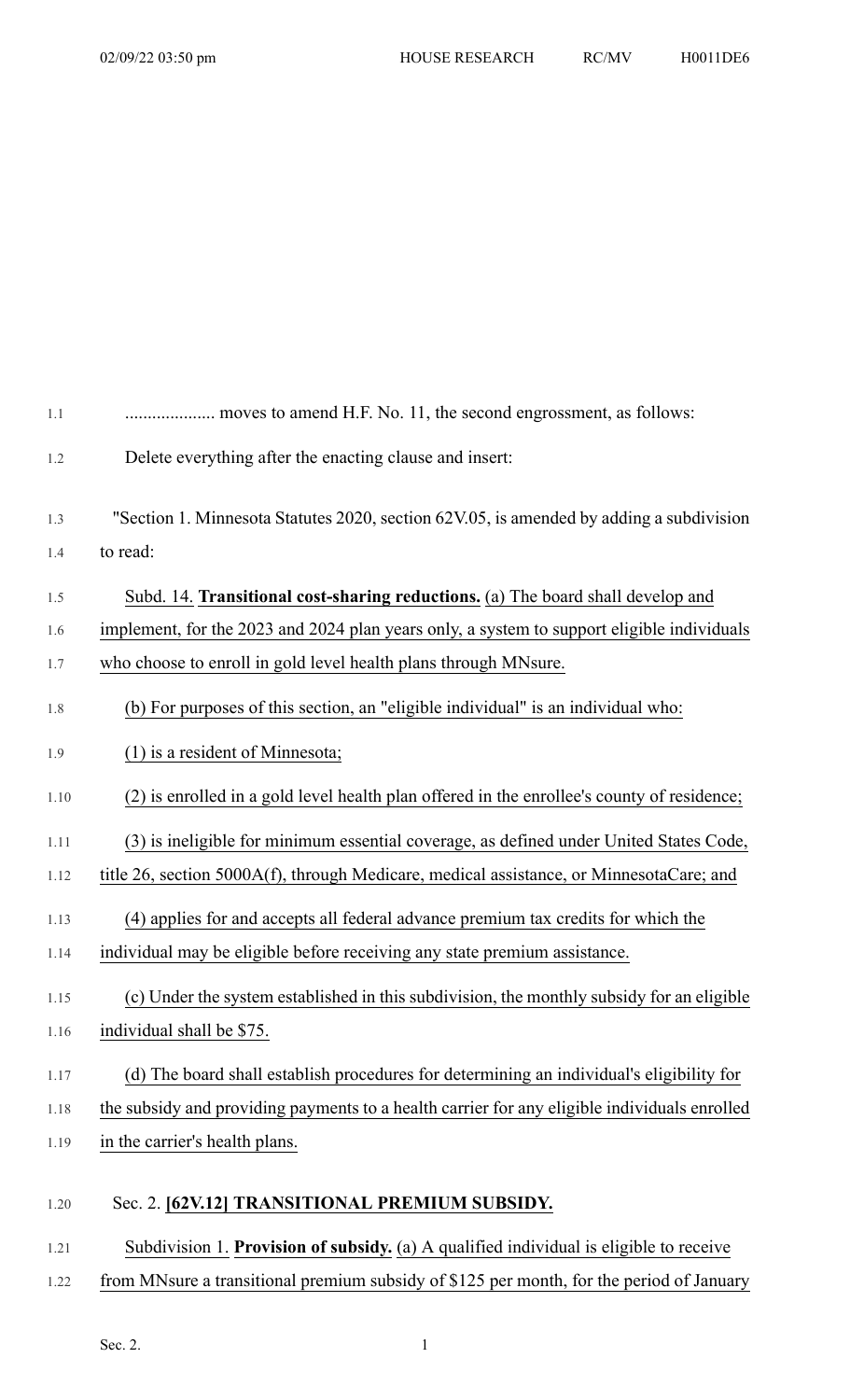| 2.1  | 1, 2023, through December 31, 2024. This premium subsidy shall be paid directly to health     |
|------|-----------------------------------------------------------------------------------------------|
| 2.2  | carriers. A health carrier that receives a premium subsidy from MNsure under this section     |
| 2.3  | for an individual must reduce the monthly premium charged to the individual by the amount     |
| 2.4  | of the premium subsidy for that month.                                                        |
| 2.5  | (b) MNsure shall establish and administer procedures to:                                      |
| 2.6  | (1) determine whether a person is eligible as a qualified individual; and                     |
| 2.7  | (2) pay premium subsidies directly to health carriers.                                        |
| 2.8  | (c) This section shall be implemented by MNsure only if the American Rescue Plan Act          |
| 2.9  | of 2021 provisions related to the calculation of and eligibility for premium tax credits, as  |
| 2.10 | specified in the Internal Revenue Code, section $36B(b)(3)(A)(iii)$ , are not extended beyond |
| 2.11 | December 31, 2022.                                                                            |
| 2.12 | Subd. 2. Qualified individual. For the purposes of this section, "qualified individual"       |
| 2.13 | means a person who:                                                                           |
| 2.14 | $(1)$ is a resident of Minnesota;                                                             |
| 2.15 | (2) is enrolled in a bronze, silver, gold, or platinum level health plan offered in the       |
| 2.16 | person's county of residence;                                                                 |
| 2.17 | (3) applies for and accepts all federal advance premium tax credits for which they may        |
| 2.18 | be eligible, before receiving any subsidy under this section; and                             |
| 2.19 | (4) is ineligible for minimum essential coverage, as defined under United States Code,        |
| 2.20 | title 26, section 5000A(f), through Medicare, medical assistance, or MinnesotaCare.           |
| 2.21 | <b>EFFECTIVE DATE.</b> This section is effective for the period of January 1, 2023, through   |
| 2.22 | December 31, 2024, subject to the contingency requirement of subdivision 1, paragraph         |
| 2.23 | $(c)$ .                                                                                       |
| 2.24 | Sec. 3. Minnesota Statutes 2020, section 256L.04, subdivision 1c, is amended to read:         |
| 2.25 | Subd. 1c. General requirements. To be eligible for MinnesotaCare, a person must meet          |
| 2.26 | the eligibility requirements of this section. A person eligible for MinnesotaCare with an     |
| 2.27 | income less than or equal to 200 percent of the federal poverty guidelines shall not be       |
| 2.28 | considered a qualified individual under section 1312 of the Affordable Care Act, and is not   |
| 2.29 | eligible for enrollment in a qualified health plan offered through MNsure under chapter       |

2.30 62V.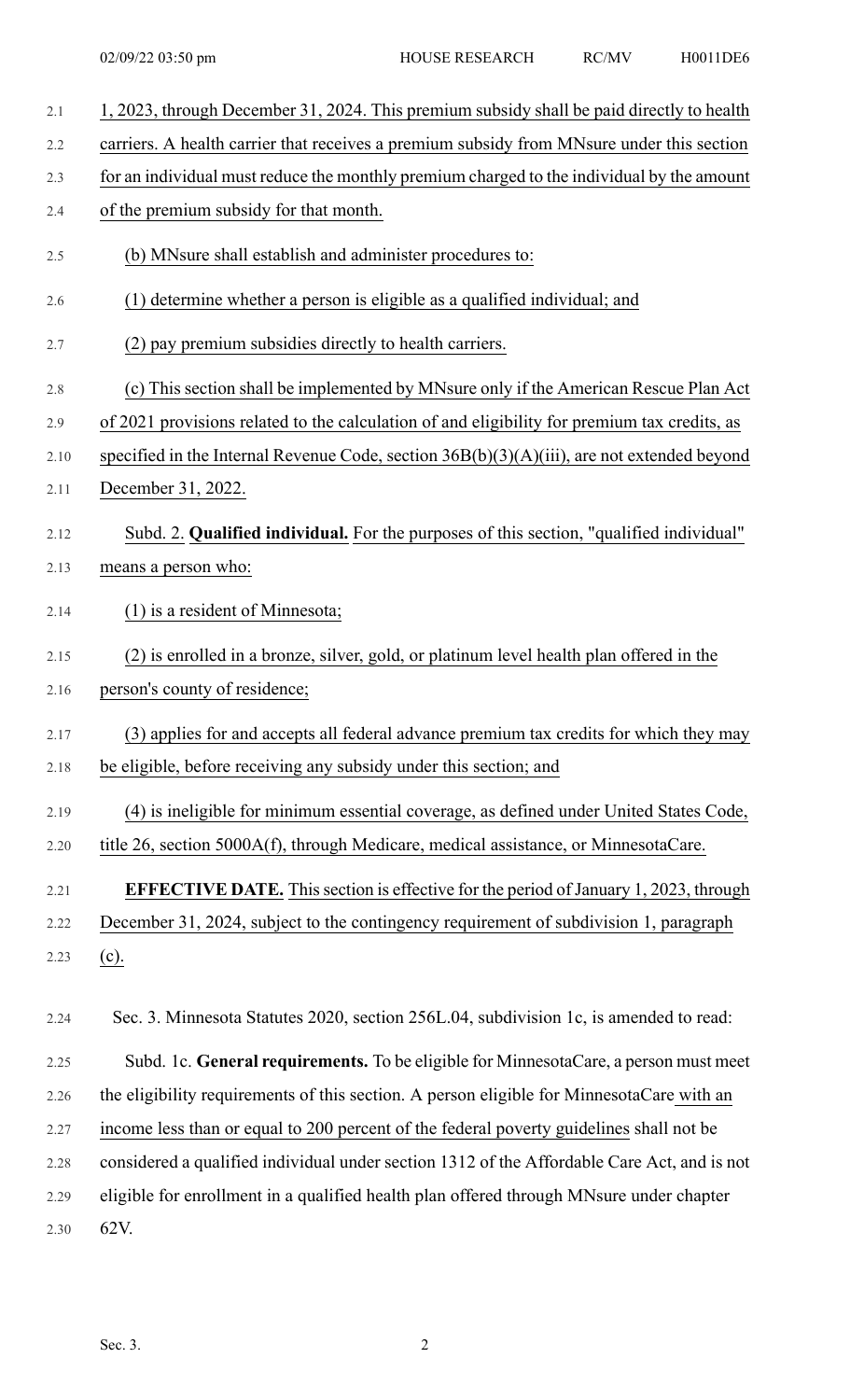| 3.1  | <b>EFFECTIVE DATE.</b> This section is effective January 1, 2025, or upon federal approval,   |
|------|-----------------------------------------------------------------------------------------------|
| 3.2  | whichever is later, subject to certification under section 13.                                |
|      |                                                                                               |
| 3.3  | Sec. 4. Minnesota Statutes 2020, section 256L.04, subdivision 7a, is amended to read:         |
| 3.4  | Subd. 7a. Ineligibility. Adults whose income is greater than the limits established under     |
| 3.5  | this section may not enroll in the MinnesotaCare program, except as provided in subdivision   |
| 3.6  | $\underline{15}$ .                                                                            |
| 3.7  | <b>EFFECTIVE DATE.</b> This section is effective January 1, 2025, or upon federal approval,   |
| 3.8  | whichever is later, subject to certification under section 13.                                |
| 3.9  | Sec. 5. Minnesota Statutes 2020, section 256L.04, subdivision 10, is amended to read:         |
| 3.10 | Subd. 10. Citizenship requirements. (a) Eligibility for MinnesotaCare is limited              |
| 3.11 | available to citizens or nationals of the United States and, lawfully present noncitizens as  |
| 3.12 | defined in Code of Federal Regulations, title 8, section 103.12., and undocumented            |
| 3.13 | noncitizens are ineligible for MinnesotaCare. For purposes of this subdivision, an            |
| 3.14 | undocumented noncitizen is an individual who resides in the United States without the         |
| 3.15 | approval or acquiescence of the United States Citizenship and Immigration Services. Families  |
| 3.16 | with children who are citizens or nationals of the United States must cooperate in obtaining  |
| 3.17 | satisfactory documentary evidence of citizenship or nationality according to the requirements |
| 3.18 | of the federal Deficit Reduction Act of 2005, Public Law 109-171.                             |
| 3.19 | (b) Notwithstanding subdivisions 1 and 7, eligible persons include families and               |
| 3.20 | individuals who are lawfully present and ineligible for medical assistance by reason of       |
| 3.21 | immigration status and who have incomes equal to or less than 200 percent of federal poverty  |
| 3.22 | guidelines.                                                                                   |
| 3.23 | <b>EFFECTIVE DATE.</b> This section is effective January 1, 2024.                             |
| 3.24 | Sec. 6. Minnesota Statutes 2020, section 256L.04, is amended by adding a subdivision to       |
| 3.25 | read:                                                                                         |
| 3.26 | Subd. 15. Persons eligible for public option. (a) Families and individuals with income        |
| 3.27 | above the maximum income eligibility limit specified in subdivision 1 or 7, who meet all      |
| 3.28 | other MinnesotaCare eligibility requirements, are eligible for MinnesotaCare. All other       |
| 3.29 | provisions of this chapter apply unless otherwise specified.                                  |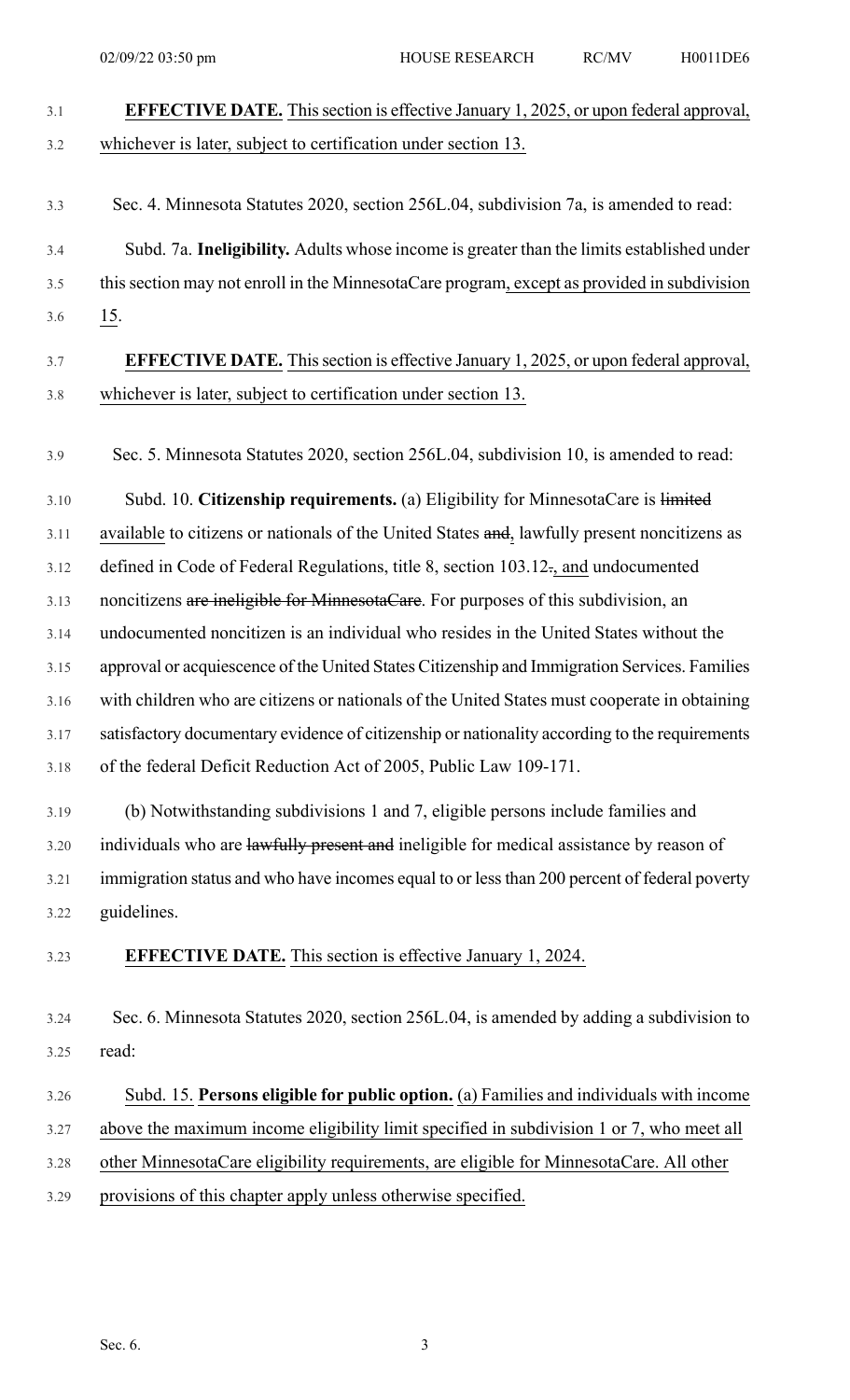4.1 (b) Families and individuals may enroll in MinnesotaCare under this subdivision only 4.2 during an annual open enrollment period or special enrollment period, as designated by 4.3 MNsure in compliance with Code of Federal Regulations, title 45, parts 155.410 and 155.420. 4.4 **EFFECTIVE DATE.** Thissection is effective January 1, 2025, or upon federal approval, 4.5 whichever is later, subject to certification under section 13. 4.6 Sec. 7. Minnesota Statutes 2020, section 256L.07, subdivision 1, is amended to read: 4.7 Subdivision 1. **General requirements.** Individuals enrolled in MinnesotaCare under 4.8 section 256L.04, subdivision 1, and individuals enrolled in MinnesotaCare under section 4.9 256L.04, subdivision 7, whose income increases above 200 percent of the federal poverty 4.10 guidelines, are no longer eligible for the program and shall be disenrolled by the 4.11 commissioner, unless they continue MinnesotaCare enrollment through the public option 4.12 under section 256L.04, subdivision 15. For persons disenrolled under this subdivision, 4.13 MinnesotaCare coverage terminates the last day of the calendar month in which the 4.14 commissioner sends advance notice according to Code of Federal Regulations, title 42, 4.15 section 431.211, that indicates the income of a family or individual exceeds program income 4.16 limits. 4.17 **EFFECTIVE DATE.** Thissection is effective January 1, 2025, or upon federal approval, 4.18 whichever is later, subject to certification under section 13. 4.19 Sec. 8. Minnesota Statutes 2020, section 256L.15, subdivision 2, is amended to read: 4.20 Subd. 2. **Sliding fee scale; monthly individual or family income.** (a) The commissioner 4.21 shall establish a sliding fee scale to determine the percentage of monthly individual or family 4.22 income that households at different income levels must pay to obtain coverage through the 4.23 MinnesotaCare program. The sliding fee scale must be based on the enrollee's monthly 4.24 individual or family income. 4.25 (b) Beginning January 1, 2014, MinnesotaCare enrollees shall pay premiums according 4.26 to the premium scale specified in paragraph (d). 4.27 (e) (b) Paragraph  $\left(\frac{b}{c}\right)$  (a) does not apply to: 4.28  $\left(1\right)$  children 20 years of age or younger; and 4.29 (2) individuals with household incomes below 35 percent of the federal poverty 4.30 guidelines.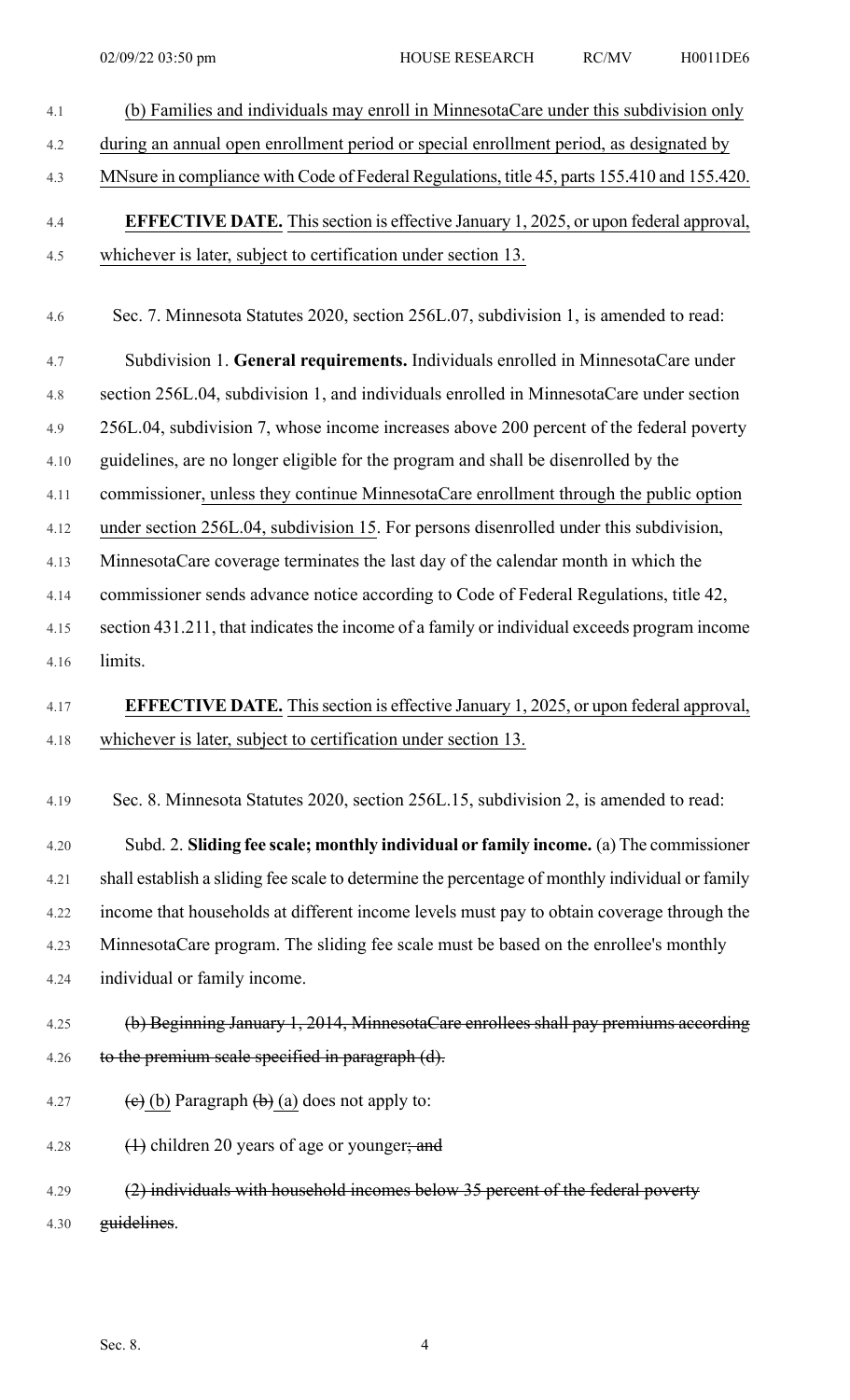- 5.1 (d) The following premium scale is established for each individual in the household who
- 5.2 is 21 years of age or older and enrolled in MinnesotaCare:

| 5.3<br>5.4 | <b>Federal Poverty Guideline</b><br>Greater than or Equal to | Less than | <b>Individual Premium</b><br><b>Amount</b> |
|------------|--------------------------------------------------------------|-----------|--------------------------------------------|
| 5.5        | 35%                                                          | 55%       | \$4                                        |
| 5.6        | 55%                                                          | 80%       | \$6                                        |
| 5.7        | 80%                                                          | 90%       | \$8                                        |
| 5.8        | 90%                                                          | 100%      | \$10                                       |
| 5.9        | 100%                                                         | H0%       | \$12                                       |
| 5.10       | 110%                                                         | 120%      | \$14                                       |
| 5.11       | 120%                                                         | 130%      | \$15                                       |
| 5.12       | 130%                                                         | 140%      | \$16                                       |
| 5.13       | 140%                                                         | 150%      | \$25                                       |
| 5.14       | 150%                                                         | 160%      | \$37                                       |
| 5.15       | 160%                                                         | 170%      | \$44                                       |
| 5.16       | 170%                                                         | 180%      | \$52                                       |
| 5.17       | 180%                                                         | 190%      | \$61                                       |
| 5.18       | 190%                                                         | 200%      | \$71                                       |
| 5.19       | 200%                                                         |           | \$80                                       |

5.20 (e) (c) Beginning January 1,  $2021$  2023, the commissioner shall continue to charge 5.21 premiums in accordance with the simplified premium scale established to comply with the 5.22 American Rescue Plan Act of 2021, in effect from January 1, 2021, through December 31, 5.23 2022, for families and individuals eligible under section 256L.04, subdivisions 1 and 7. The 5.24 commissioner shall adjust the premium scale established under paragraph (d) as needed to 5.25 ensure that premiums do not exceed the amount that an individual would have been required 5.26 to pay if the individual was enrolled in an applicable benchmark plan in accordance with 5.27 the Code of Federal Regulations, title 42, section 600.505 (a)(1).

5.28 (d) The commissionershall establish a sliding premium scale for persons eligible through 5.29 the public option under section 256L.04, subdivision 15. Beginning January 1, 2025, persons 5.30 eligible through the public option shall pay premiums according to this premium scale. 5.31 Persons 20 years of age or younger eligible through the public option are exempt from 5.32 paying premiums. 5.33 **EFFECTIVE DATE.** This section is effective January 1, 2023, and certification under

5.34 section 13 is not required, except that paragraph (d) is effective January 1, 2025, or upon

5.35 federal approval, whichever is later, subject to certification under section 13.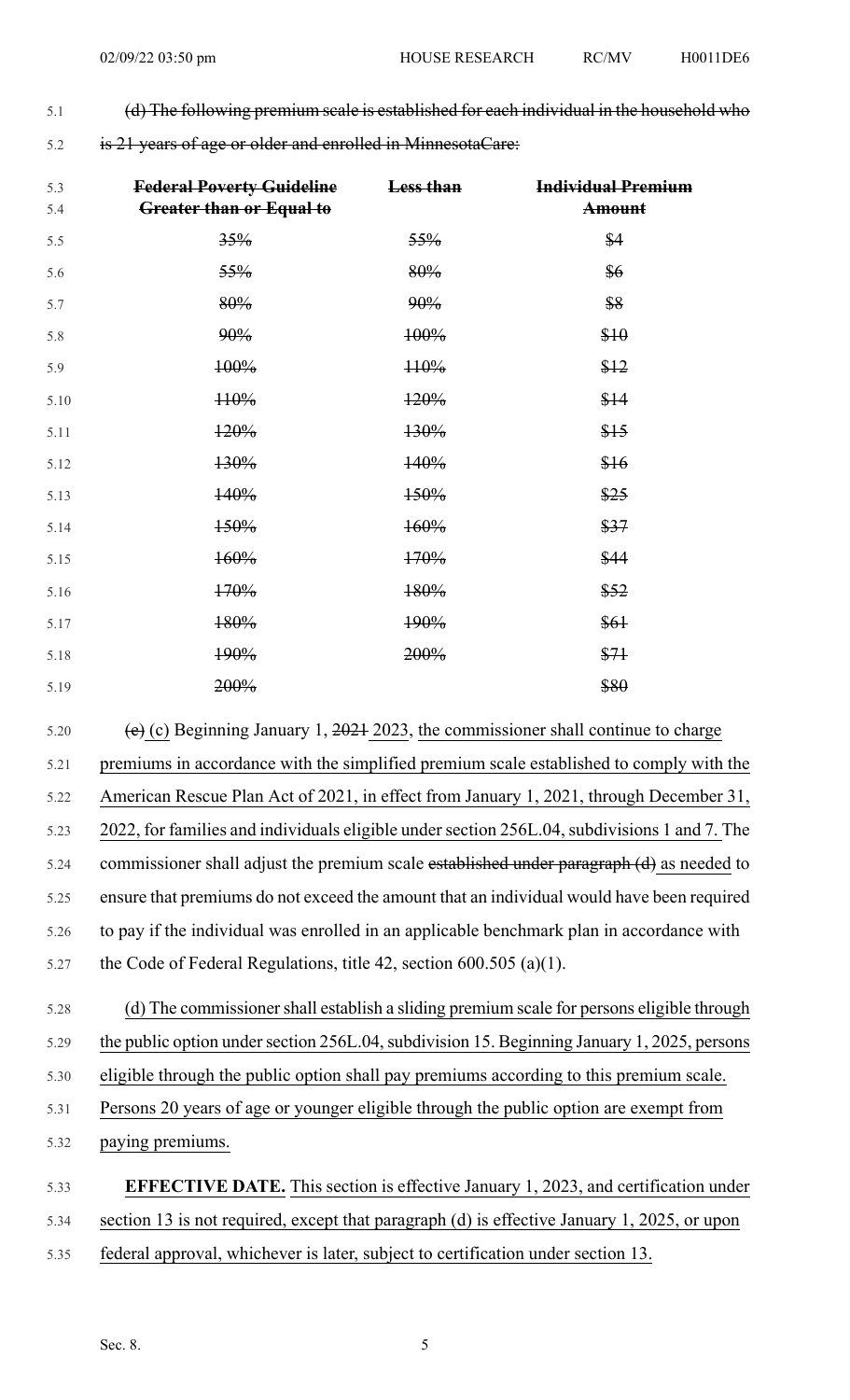6.1 Sec. 9. Minnesota Statutes 2020, section 290.06, is amended by adding a subdivision to 6.2 read: 6.3 Subd. 41. **Small employer transitional health care credit.** (a) A qualified employer 6.4 subject to tax under section 290.02 or 290.03 may claim a credit against the tax due under 6.5 this chapter equal to 50 percent of the employer's qualified employee health care expenses. 6.6 (b) The credit is limited to the liability for tax, as computed under this chapter, for the 6.7 taxable year. If the amount of the credit determined under this subdivision for any taxable 6.8 year exceeds this limitation, the excess is a small employer health care credit carryover to 6.9 each of the five succeeding taxable years. The entire amount of the excess unused credit 6.10 for the taxable year is carried first to the earliest of the taxable years to which the credit 6.11 may be carried and then to each successive year to which the credit may be carried. The 6.12 amount of the unused credit that may be added under this paragraph must not exceed the 6.13 taxpayer's liability for tax, less any small employer health care credit for the taxable year. 6.14 (c) For a nonresident or part-year resident, the credit under thissection must be allocated 6.15 using the percentage calculated in section 290.06, subdivision 2c, paragraph (e). 6.16 (d) Credits allowed to a partnership, a limited liability company taxed as a partnership, 6.17 or an S corporation are passed through to the partners, members, shareholders, or owners, 6.18 respectively, pro rata to each based on the partner's, member's, shareholder's, or owner's 6.19 share of the entity's assets, or as specially allocated in the organizational documents or any 6.20 other executed agreement, as of the last day of the taxable year. 6.21 (e) Thissubdivision expiresJanuary 1, 2025, for taxable years beginning after December 6.22 31, 2024, except that the expiration of this section does not affect the commissioner of 6.23 revenue's authority to audit or power of examination and assessment for credits claimed 6.24 under this subdivision. 6.25 (f) For purposes of this subdivision, the following terms have the meanings given: 6.26 (1) "qualified employee health care expenses" means the aggregate amount paid by the 6.27 employer in a calendar year for each employee with respect to: 6.28 (i) a group health plan as defined in section  $5000(b)(1)$  of the Internal Revenue Code of 6.29 1986, as amended through December 31, 2021; 6.30 (ii) a qualified small employer health reimbursement arrangement as defined in section 6.31 9831(d)(2)(A) of the Internal Revenue Code of 1986, as amended through December 31, 6.32 2021; and 6.33 (iii) an individual coverage HRA;

Sec. 9.  $\qquad \qquad 6$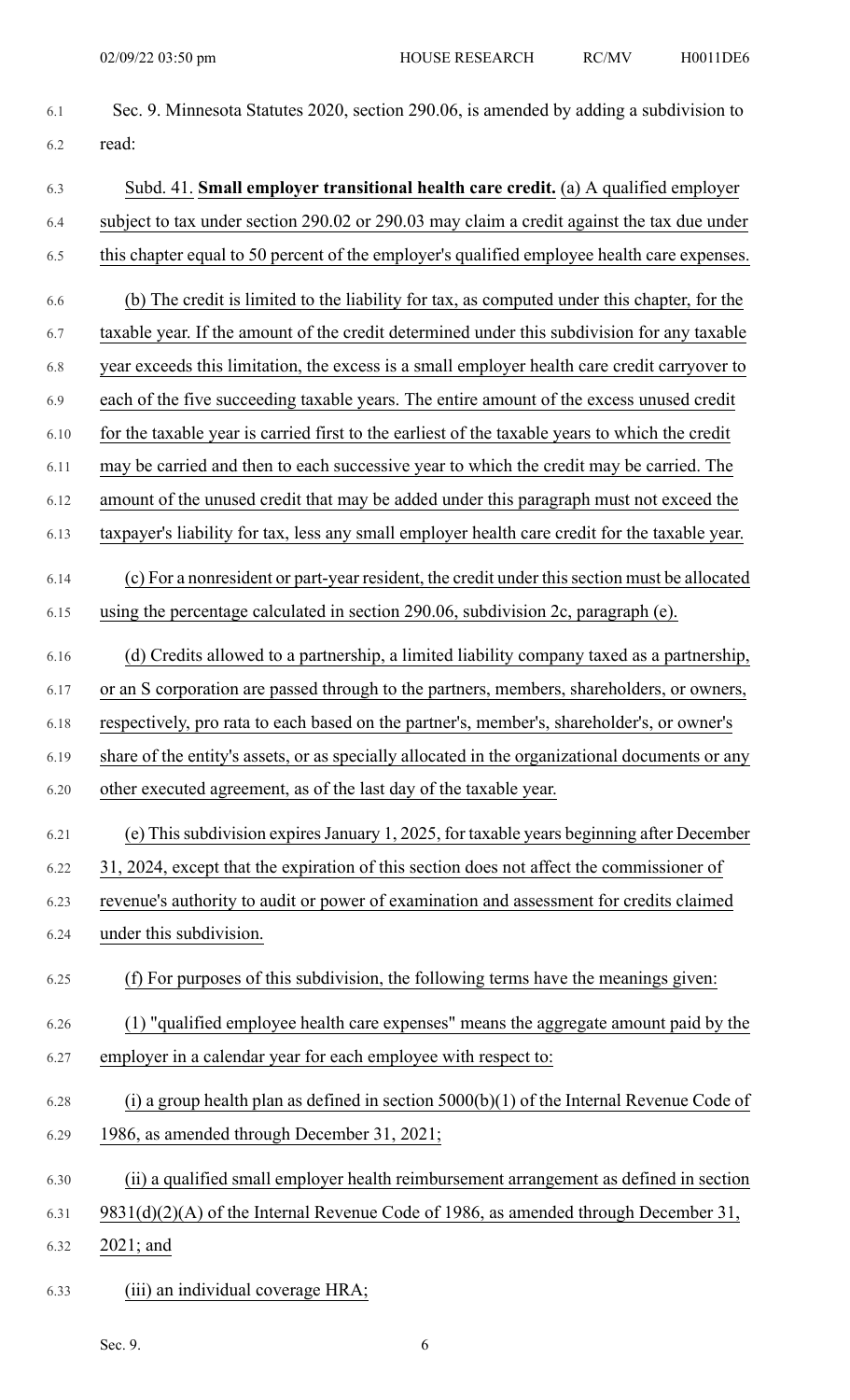7.1 (2) "qualified employer" means an employer that is not an applicable large employer as 7.2 defined ins section 4980H(c)(2) of the Internal Revenue Code of 1986, as amended through 7.3 December 31, 2021; 7.4 (3) "employee" has the meaning given in section 290.92, subdivision 1, clause (3); 7.5 (4) "employer" has the meaning given in section 290.92, subdivision 1, clause (4); and 7.6 (5) "individual coverage HRA" means a health reimbursement arrangement considered 7.7 to be integrated with individual health insurance coverage under 26 Code of Federal 7.8 Regulations, section 54.9802-4. 7.9 **EFFECTIVE DATE.** Thissection is effective for taxable years beginning after December 7.10 31, 2021, and before January 1, 2025. 7.11 Sec. 10. **SMALL EMPLOYER PUBLIC OPTION.** 7.12 The commissioner of human services, in consultation with representatives of small 7.13 employers,shall develop a small employer public option that allows employees of businesses 7.14 with fewer than 50 employees to receive employer contributions toward MinnesotaCare. 7.15 The commissionershall determine whether contributionsshall be made to the commissioner 7.16 directly by the employer, or by the employee through a qualified small employer health 7.17 reimbursement arrangement (QSEHRA) account or other arrangement. In determining the 7.18 structure of the small employer public option, the commissioner shall consult with federal 7.19 officials to determine which arrangement will result in the employer contributions being 7.20 tax deductible to the employer and not be considered taxable income to the employee. The 7.21 commissioner shall present recommendations for a small employer public option to the 7.22 chairs and ranking minority members of the legislative committees with jurisdiction over 7.23 health and human services policy and finance by December 15, 2023. 7.24 **EFFECTIVE DATE.** This section is effective the day following final enactment. 7.25 Sec. 11. **TRANSITION TO MINNESOTACARE PUBLIC OPTION.** 7.26 (a) The commissioner of human services shall continue to administer MinnesotaCare 7.27 as a basic health program in accordance with Minnesota Statutes, section 256L.02, 7.28 subdivision 5, and shall seek federal waivers, approvals, and law changes as required under 7.29 section 10. 7.30 (b) The commissionershall present an implementation plan for the MinnesotaCare public 7.31 option under Minnesota Statutes, section 256L.04, subdivision 15, to the chairs and ranking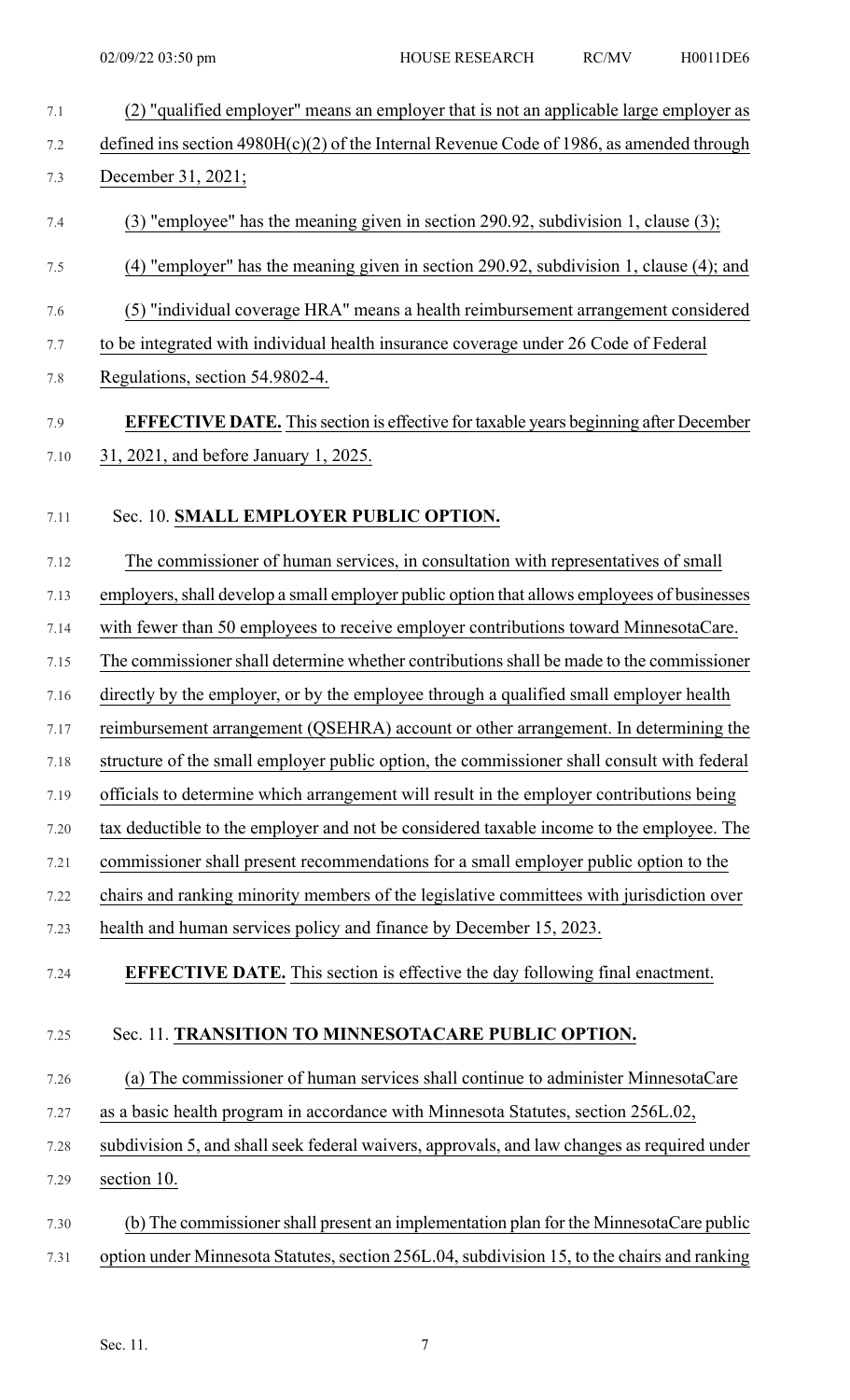| $8.1\,$ | minority members of the legislative committees with jurisdiction over health care policy       |
|---------|------------------------------------------------------------------------------------------------|
| 8.2     | and finance by December 15, 2023. The plan must include:                                       |
| 8.3     | (1) recommendations for any changes to the MinnesotaCare public option necessary to            |
| 8.4     | continue federal basic health program funding or to receive other federal funding;             |
| 8.5     | (2) recommendations for implementing any small employer option developed under                 |
| 8.6     | section 8, in a manner that would allow any employee payments toward premiums to be            |
| 8.7     | pretax;                                                                                        |
| 8.8     | (3) recommendations for ensuring sufficient provider participation in MinnesotaCare;           |
| 8.9     | (4) estimates of state costs related to the MinnesotaCare public option;                       |
| 8.10    | (5) a description of the proposed premium scale for persons eligible through the public        |
| 8.11    | option, including an analysis of the extent to which the proposed premium scale:               |
| 8.12    | (i) ensures that premiums are affordable for persons across the income spectrum enrolled       |
| 8.13    | under the public option; and                                                                   |
| 8.14    | (ii) avoids premium cliffs for persons transitioning to and enrolled under the public          |
| 8.15    | option; and                                                                                    |
| 8.16    | (6) draft legislation that includes any additional policy and conforming changes necessary     |
| 8.17    | to implement the MinnesotaCare public option and the implementation plan                       |
| 8.18    | recommendations.                                                                               |
| 8.19    | (c) The commissioner shall present to the chairs and ranking minority members of the           |
| 8.20    | legislative committees with jurisdiction over health care policy and finance, by January 15,   |
| 8.21    | 2024, a report comparing service delivery and payment system models for delivering services    |
| 8.22    | to MinnesotaCare enrollees eligible under Minnesota Statutes, section 256L.04, subdivisions    |
| 8.23    | 1, 7, and 15. The report must compare the current delivery model with at least two alternative |
| 8.24    | models. The alternative models must include a state-based model, in which the state holds      |
| 8.25    | the plan risk as the insurer and may contract with a third-party administrator for claims      |
| 8.26    | processing and plan administration. The alternative models may include, but are not limited    |
| 8.27    | to:                                                                                            |
| 8.28    | (1) expanding the use of integrated health partnerships under Minnesota Statutes, section      |
| 8.29    | 256B.0755;                                                                                     |
| 8.30    | (2) delivering care under fee-for-service through a primary care case management system;       |
| 8.31    | and                                                                                            |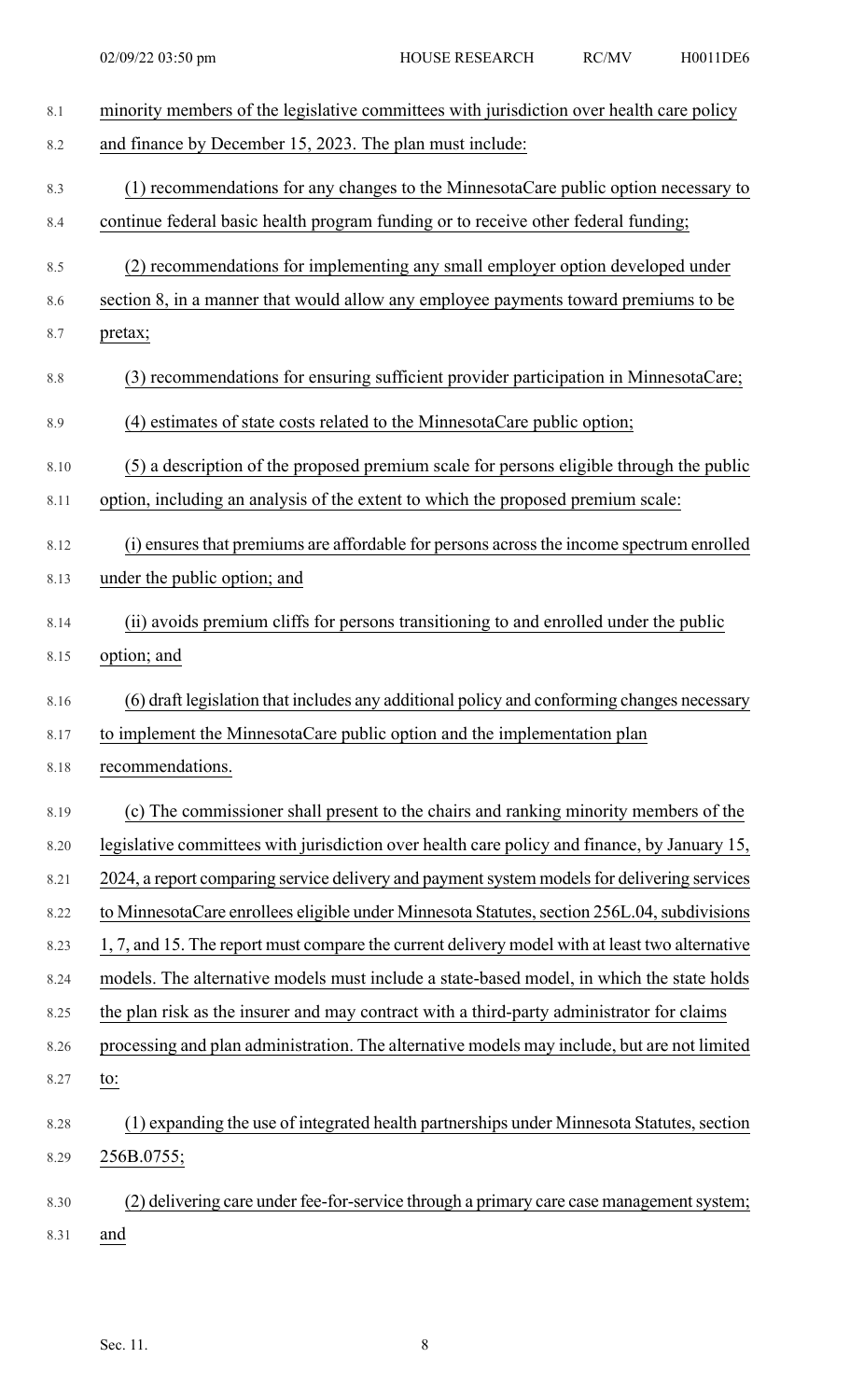- 9.1 (3) continuing to contract with managed care and county-based purchasing plans for
- 9.2 some or all enrollees under modified contracts.
- 9.3 (d) The report must also include:
- 9.4 (1) a description of how each model would address:
- 9.5 (i) racial inequities in the delivery of health care and health care outcomes;
- 9.6 (ii) geographic inequities in the delivery of health care;
- 9.7 (iii) incentives for preventive care and other best practices; and
- 9.8 (iv) reimbursing providers for high-quality, value-based care at levels sufficient to sustain
- 9.9 or increase enrollee access to care;
- 9.10 (2) a comparison of the projected cost of each model; and
- 9.11 (3) an implementation timeline for each model, that includes the earliest date by which
- 9.12 each model could be implemented if authorized during the 2024 legislative session.
- 9.13 **EFFECTIVE DATE.** This section is effective the day following final enactment.

## 9.14 Sec. 12. **REQUEST FOR FEDERAL APPROVAL.**

- 9.15 (a) The commissioner of human services shall seek any federal waivers, approvals, and
- 9.16 law changes necessary to implement this act, including but not limited to those waivers,
- 9.17 approvals, and law changes necessary to allow:
- 9.18 (1) the state to continue to receive federal basic health program payments for basic health
- 9.19 program-eligible MinnesotaCare enrollees and to receive other federal funding for the
- 9.20 MinnesotaCare public option;
- 9.21 (2) the state to receive federal payments equal to the value of premium tax credits and
- 9.22 cost-sharing reductions that MinnesotaCare enrollees with household incomes greater than
- 9.23 200 percent of the federal poverty guidelines would otherwise have received; and
- 9.24 (3) the state to receive federal payments equal to the value of emergency medical
- 9.25 assistance that would otherwise have been paid to the state for covered services provided
- 9.26 to eligible enrollees.
- 9.27 (b) In implementing this section, the commissioner of human services shall consult with
- 9.28 the commissioner of commerce and the board of directors of MNsure, and may contract for
- 9.29 technical and actuarial assistance.
- 9.30 **EFFECTIVE DATE.** This section is effective the day following final enactment.